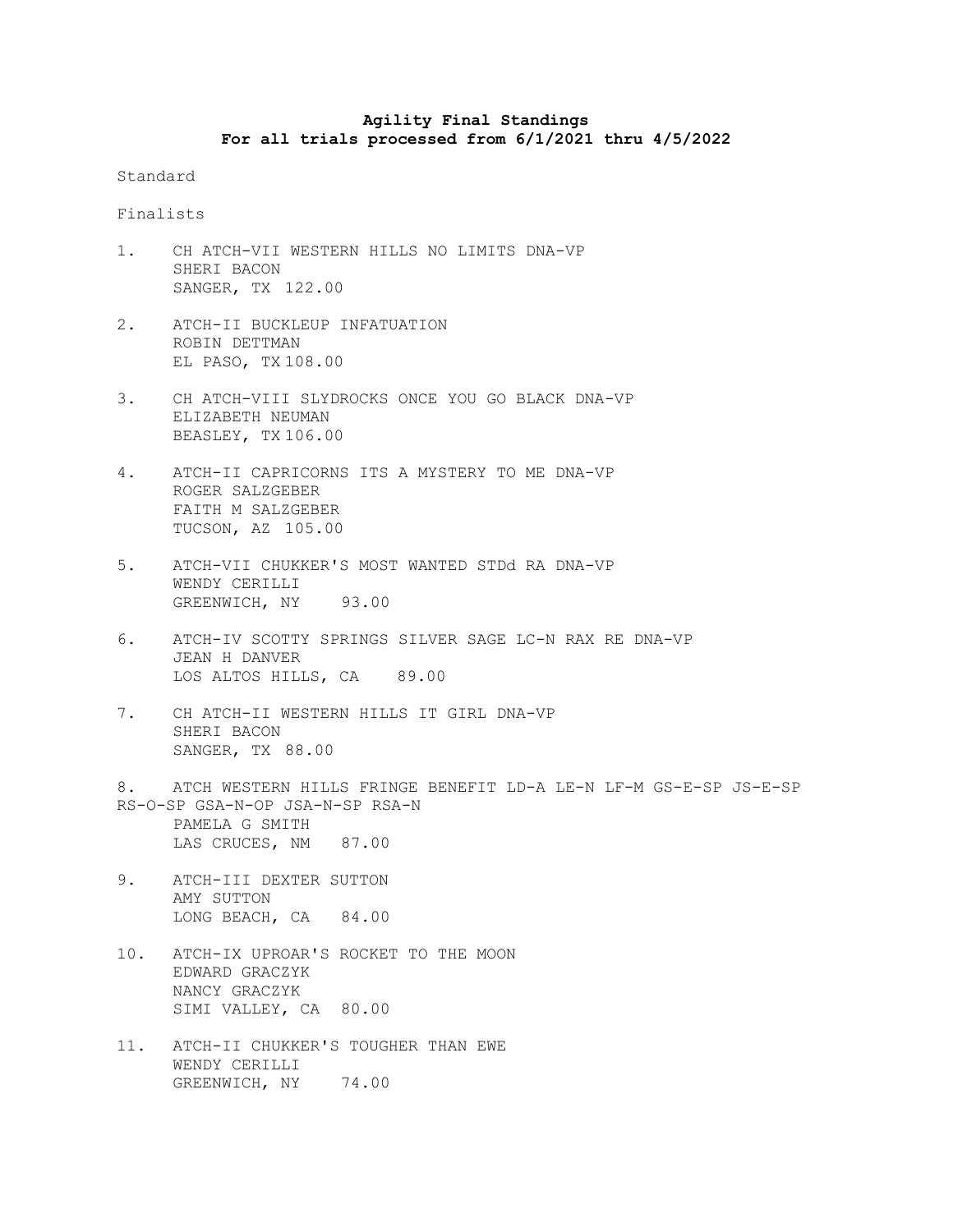- 12. ATCH-II AVID ZERO GRAVITY BN ROBIN KAY MAGEE WEST CHAZY, NY 72.00
- 13. ZARRA'S WELL I'LL BE JINKIFIED! GS-E-SP JS-E-SP RS-E SUE GRIGSBY LAKE STEVENS, WA 70.00
- 14. ATCH-II CHUKKER'S ON THE LAMB WENDY CERILLI GREENWICH, NY 69.00

14. SVCH PCH WTCH CH ATCH CALAIS CAROLINA ROOSTERHOTSAUCE AFTD-Xs AFTDcd OFTDm RTDcs BN CD GS-E-SP JS-E-SP RNX RAX REX RMX REM DNA-CP KERRY DAVIS LAS VEGAS, NV 69.00

- 14. ATCH-IV FLY BY NITE TAILWIND ECHO RN DNA-VP NANCY M. SMITH ANDREA MULLEN LAURIE ATKINSON PALMDALE, CA 69.00
- 17. ATCH CHUKKER'S IF WISHES WERE HORSES JS-E-SP WENDY CERILLI GREENWICH, NY 67.00
- 17. ATCH CHUKKER'S PRAIRIE DAWN JS-E-SP WENDY CERILLI GREENWICH, NY 67.00
- 19. LAKE VIEWS WHERE EVERYBODY KNOWS YOUR NAME GS-E-SP JS-E-SP RS-E MELINDA STARKWEATHER CRAIG RANDLE LITTLEROCK, CA 65.00
- 19. ATCH-II NIKITA DES CIMES DE PYRENE JOSEPHINE OTDd STDs FABIENNE WAUTHIER JEAN-CLAUDE HUBESCH 6181 GOUY-LEZ-PIETON, BELGIUM 65.00
- 21. ATCH COCOPAHS SINGIN DA KAJUN BLUES LAURA ECHEVERRIA ALBUQUERQUE, NM 63.00
- 22. ATCH-V SLIPSTREAM BRIO DE BOCAROO LC-N LD-N LF-N DNA-VP JODY FAULKNER PLANO, TX 60.00
- 23. CH ATCH RTCH LHT COWGIRL TAKE YOUR BEST SHOT GS-E-SP JS-E-SP DNA-CP JASMINE ALEXANDER JACQUELINE LIPPS COLLINSVILLE, TX 58.00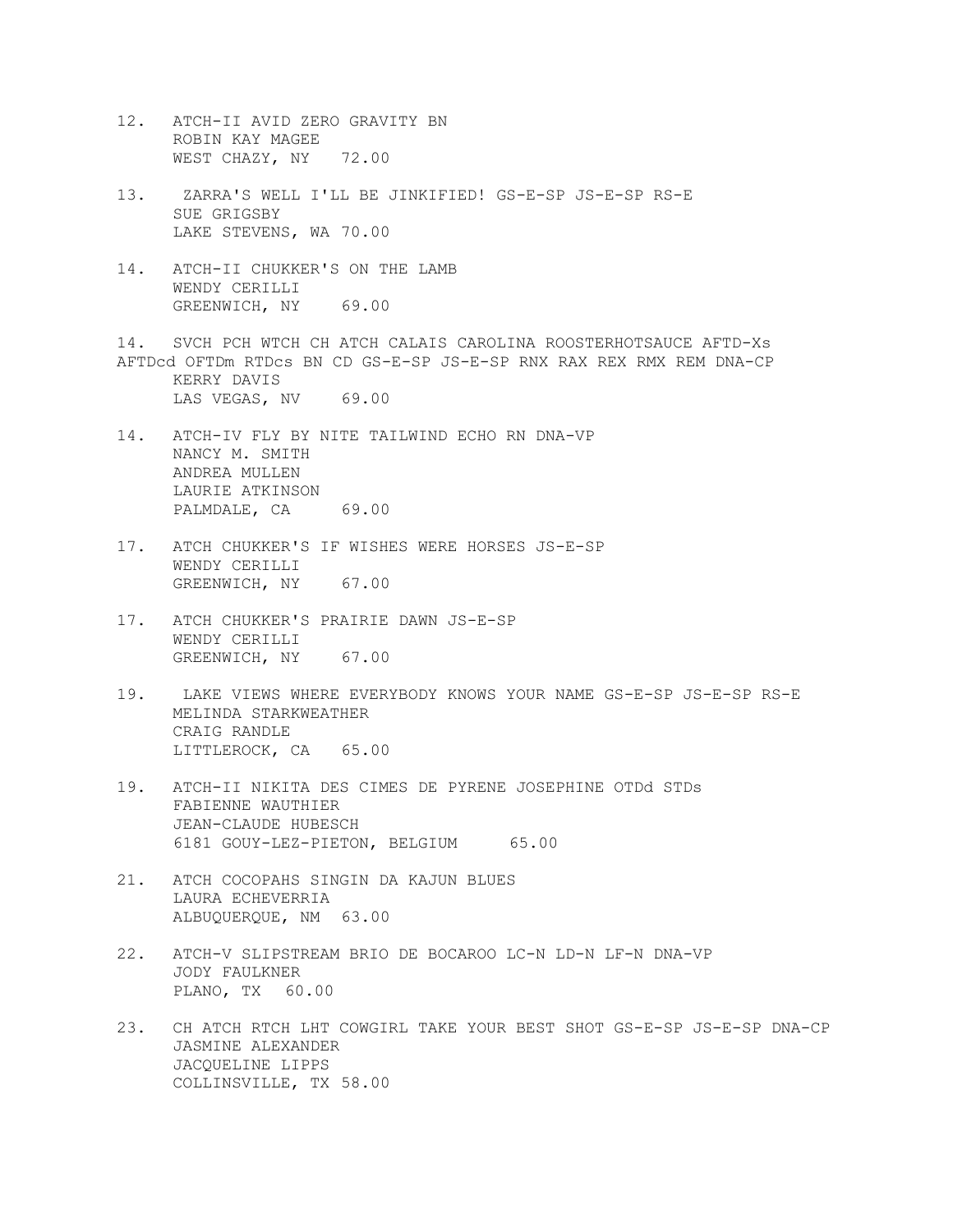- 24. ATCH-II LET'S TALK ABOUT KEEN TO RUN STDds OFTDd RM DNA-VP CHRISTIAN PREIN 8101 GRATKORN, AUSTRIA 55.00
- 25. ATCH-VIII WESTERN HILLS SUNFIRE WATCH ME RUN RICK TUCKER FT WORTH, TX 54.00
- 25. ATCH-II SUMMERBREEZE GRACIE SUZANNE MORLOCK CHICO, CA 54.00
- 25. ALLSTARS U R MY BLACK JAGUAR LS-N ATDsd STDc OFTDsd GS-E-OP JS-E-OP RS-E RNX RA ROBIN WOLTERS GRANT, MI 54.00
- 28. ATCH-XI SHAWNDIMAE LADY DIAMOND IN THE RUFF-ONE MORE TIME SHEILA H. FREEMAN CLEVELAND, TX 53.00
- 29. ATCH-II PROPWASH ELSMERE SYNCHRONY IN RED BN ROBIN KAY MAGEE WEST CHAZY, NY 52.00
- 30. ZARRA'S REACHING NEW HEIGHTS BN CDX GS-E-OP JS-E-OP RS-E RAX REX RMX REMX NIKI MANNING

SOUTH SAINT PAUL, MN 51.00

- 31. ATCH MEADOWLAWN'S BOOSTIN' SWIFTLY GS-E-SP JS-E-SP LISA MERRIAM ROGERS, MN 49.00
- 32. LAKE VIEWS MONEY IN THE BANK GS-E-OP JS-E-OP RS-E BAMBI ELLIS CHINO VALLEY, AZ 46.00
- 32. ATCH-VII LOS SUENOS SONIC TEMPTRESS RN RAYMOND HODEL STACIE SANTA CRUZ CORRALES, NM 46.00
- 32. ATCH-II UPROAR'S THE SKY IS THE LIMIT EDWARD GRACZYK SIMI VALLEY, CA 46.00
- 32. ATCH-II CHUKKER'S COURAGE UNDER FIRE WENDY CERILLI GREENWICH, NY 46.00

36. WTCH CH ATCH BONFIRE'S RIDING SHOTGUN LC-A BN CD GS-E-SP JS-E-SP RNX RM DNA-CP PAMELA BRYANT-MEEKS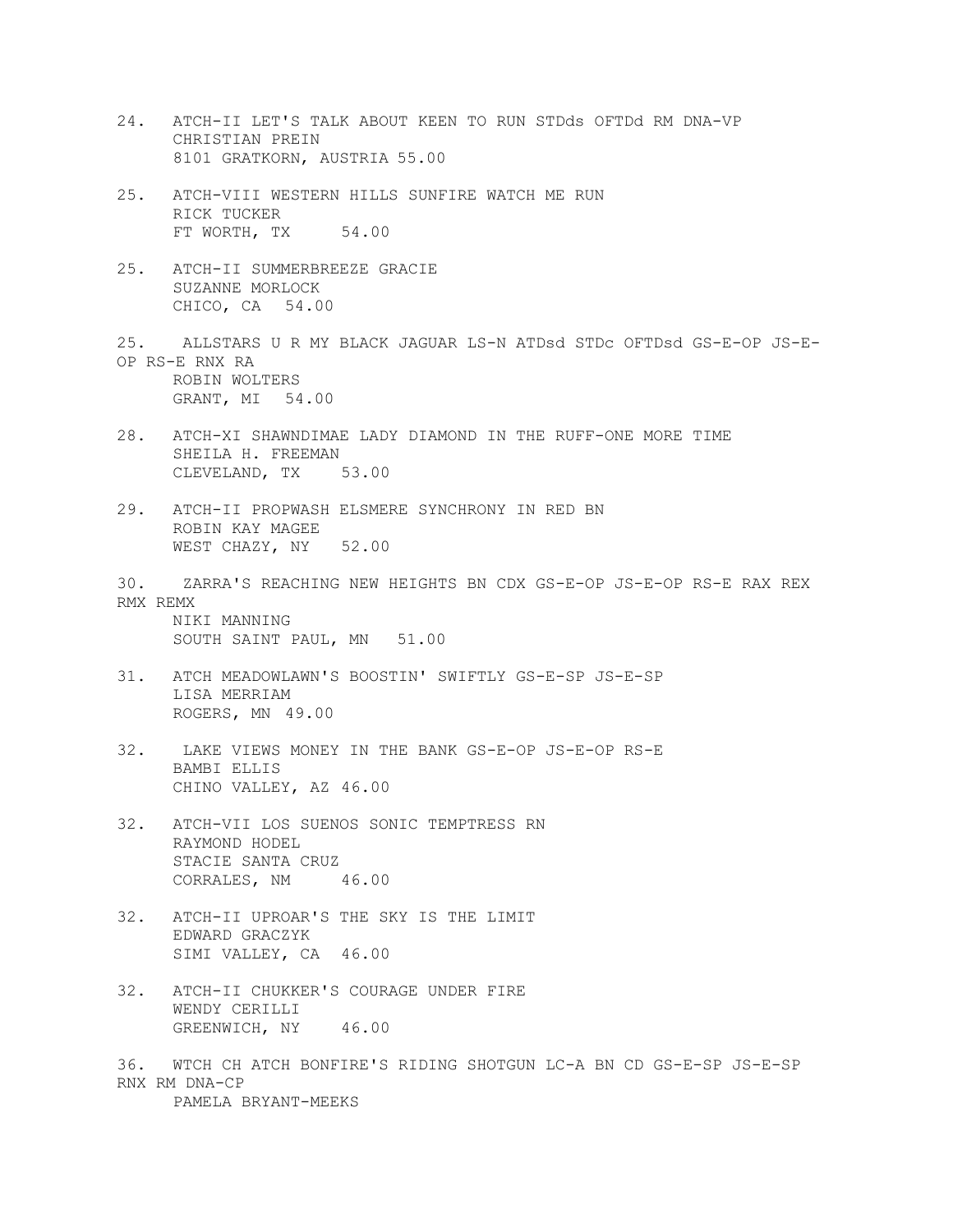BURLESON, TX 45.00

- 36. ATCH-X ARROW OF TIME TAMARA ROBINSON SANTA CLARITA, CA45.00
- 36. ATCH-III CHAKULA'S HAT SAID GRYFFINDOR SUSAN LAURSEN SAN FRANCISCO, CA45.00
- 39. ATCH WINSUM'S LIFE IS GOOD OMG! JUDI SCHACHTE RHINEBECK, NY 44.00
- 39. SLYDROCKS RAISE DA BAR STDd ATDs OTDc GS-E-OP JS-E-SP RS-E RN DNA-VP RODNEY FISHER

DONNA L FISHER PLANTERSVILLE, TX44.00

- 41. ATCH RTCH-4 HIFI'S FLOWER LEI BN UD ODX CDX GS-E-SP JS-E-SP RTX DNA-VP HEIDI IVERSON GRANTS PASS, OR 43.00
- 42. APPIAN WAYS VENDETTA GS-E-OP JS-E-OP RS-E KIRK GITTINGS
	- , UNITED STATES 42.00
- 42. SHYWING'S CHASING MAYHEM GS-E-OP JS-E-OP RS-E BAMBI ELLIS CHINO VALLEY, AZ 42.00
- 42. ATCH HEARTFIRE'S SPARKS WILL FLY GS-E-SP JS-E-SP RN DNA-VP DEANNA HARTSOUGH CHINO VALLEY, AZ 42.00
- 45. ATCH-III SHAWNDIMAE RAPID RELOAD CHUCK SHULTS GARLAND, TX 41.00
- 46. ATCH PRECISION'S TOO COOL TO CHILL GS-O-SP JS-O-SP DNA-CP DARRELL VAN HORN CORSICANA, TX 40.00
- 46. ATCH-II AVID'S REDHOT SPITFIRE TRACY LOVELIS SCOTT LOVELIS DANIELLE SPADY AMERICAN CANYON, CA 40.00
- 46. ATCH-III SLIPSTREAM'S INFINITE IMPROBABILITY DRIVE RA KATRINA PARKINSON MILL VALLEY, CA 40.00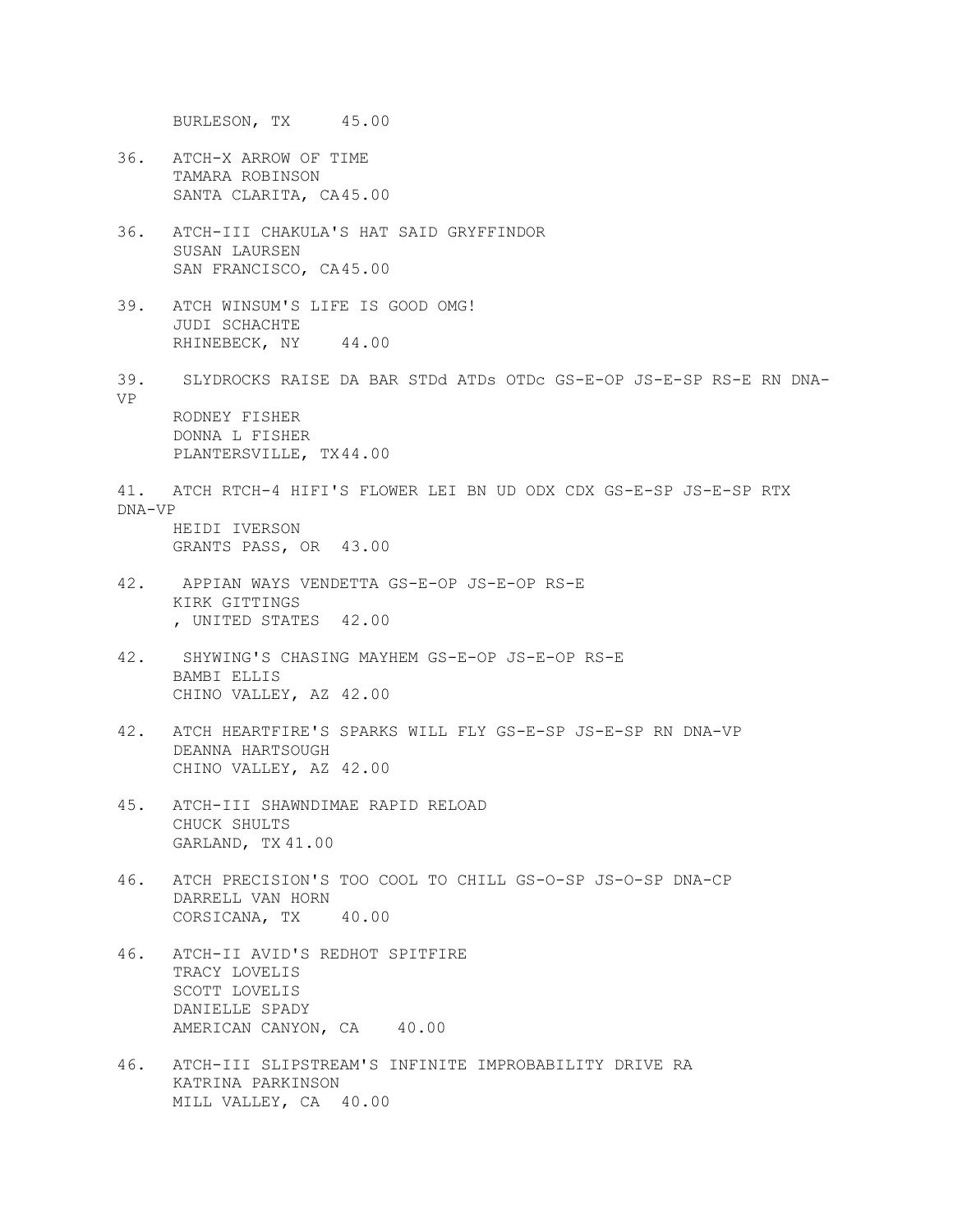46. ATCH-V RTCH-2 DALLY UP CINCHED & READY @ 5Y RTX DNA-VP CLAUDIA YEARSLEY EVERGREEN, CO 40.00 46. WTCH ATCH-III CROWN POINT 50 LETTERS ARE JUST ENOUGH FOR DURANGO AFTDsd OFTDm CD DNA-CP STEFAN DOLIF 2114 KLEINEBERSDORF, AUSTRIA 40.00 46. ATCH RTCH-2 STARPOINT TUCK AWAY MEMORIES STDs CDX JS-E-SP RTX DNA-VP CYNTHIA HOKES CLEVELAND, OH 40.00 52. ATCH CHUKKER'S GRAB YOUR GUN AND YOUR BADGE JS-E-SP RS-E-SP WENDY CERILLI GREENWICH, NY 39.00 52. ATCH-VII NINEVEH'S READY TO ROCK DNA-VP WENDY RICHMOND BEDFORD, NH 39.00 52. A-CH ATCH-IV SILVERWOOD'S PARTY GIRL STDs RN LISA OMALANZ SEATTLE, WA 39.00 55. A-CH ATCH-II RTCH-2 REVELAIRE'S I'M ALL THAT LE-N LF-A ATDsd OTDc AFTDs UD CDX RTX DIANE BETTIS VILLA RIDGE, MO 38.00 56. OTCH2 ATCH RTCH-3 RAINEDANCE DESIGNER GENES STDsd BN UDX GS-E-SP RTX DNA-VP RICHARD ANDERSON M. RAINE LUTZ LIVERMORE, CA 37.00 56. COCOPAHS SWEET DREAMS GS-E-OP JS-E-OP RS-E RAYMOND HODEL STACIE SANTA CRUZ CORRALES, NM 37.00 56. AUTUMN ASPEN QUAKE GS-E JS-E-OP RS-E RNX LAURA BOULTON DENTON, TX 37.00 59. ATCH-V GRANITE'S GOING-TO-THE-SUN OTDcds OFTDs DNA-VP DONNA HIGHSTREET SAN JOSE, CA 36.00 60. A-CH ATCH SHALAKO'S DARE EWE AT BLUEKREEK STDcd JS-E-SP ANN PRITCHETT FT WORTH, TX 35.00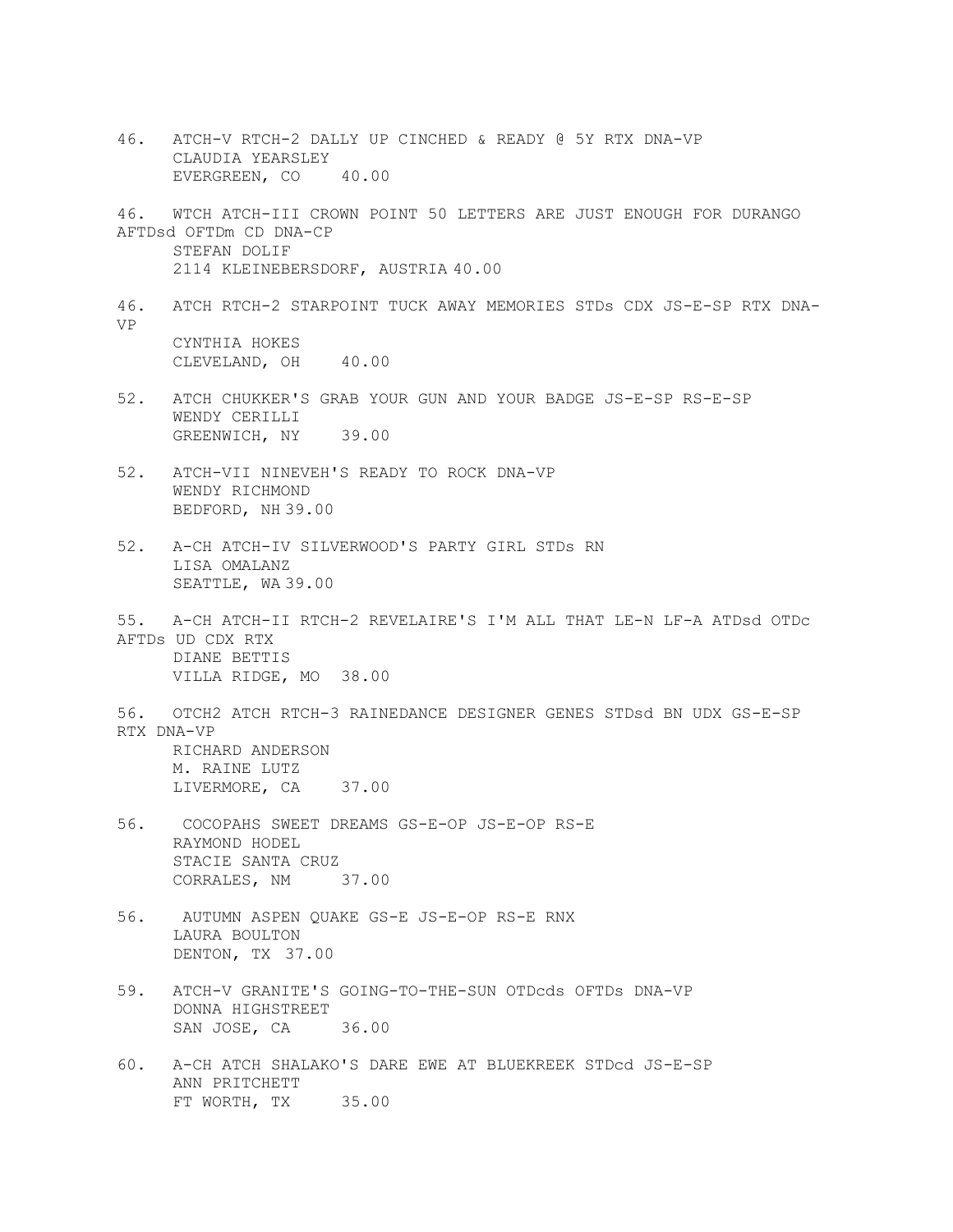Alternate

- 61. 2MS KOPPER KALWA SURFIN 4 EWE GS-E JS-E-SP RS-E-OP DNA-CP KATHLEEN D. KALWA FRANK PREDA SOUTH GLENS FALLS, NY 34.00
- 61. ATCH-IV WINDMILL'S WICKED & THE DIVINE DNA-CP NICOLE WATTS GINA LARSON PACIFICA, CA 34.00
- 63. ATCH-VII SOUNDTRACK'S LIT'L RED CORVETTE RNX HAROLD BASKA DECATUR, GA 33.00
- 64. ATCH BUCKLE UP FLOWER POWER STDsd GS-N-SP JS-N-SP SUZANNE PINDAR EL PASO, TX 32.00
- 65. LET'S TALK ABOUT LUCKY LEMON STDsd OFTDs GS-E JS-E RS-E RN DNA-VP CHRISTIAN PREIN 8101 GRATKORN, AUSTRIA 31.00
- 65. ATCH AUNAM CARA'S I WALK THE LINE LS-N JS-O-SP MIMI WINTER HIGHLANDS RANCH, CO 31.00
- 67. ATCH LANDSLIDE BE CAREFUL WHAT YOU ASK FOR JS-E-SP RONALD SEITER DAYTON, OH 30.00
- 67. LET'S TALK ABOUT LUCKY ONE OTDcds AFTD-Xs AFTDcdm GS-E JS-E-OP RS-E RNX RAX REX RM DNA-VP SUSANNE SCHWARZMANN 2603 FELIXDORF, AUSTRIA 30.00
- 67. SVCH PCH WTCH CH ATCH RAINYDAY'S A TWIST IN MY STORY CD GS-E-SP JS-E-SP RAX RMX REX REM RNX DNA-VP LACEY KAFER TOMBALL, TX 30.00
- 70. ATCH H&M'S TAKING IT 2 THE MAX JS-E-SP RS-E-SP RN RALPH JOHNSON BETH JOHNSON MIDLAND, TX 29.00
- 70. SVCH WTCH CH ATCH HIGHCOTTON EWE R ULTRAHOT OFTDcs RTDs GS-E-SP JS-E-SP RE DNA-VP SALLY M. REYNOLDS BRENTWOOD, TN 29.00
- 72. ATCH CARMEL'S STOCK CENTS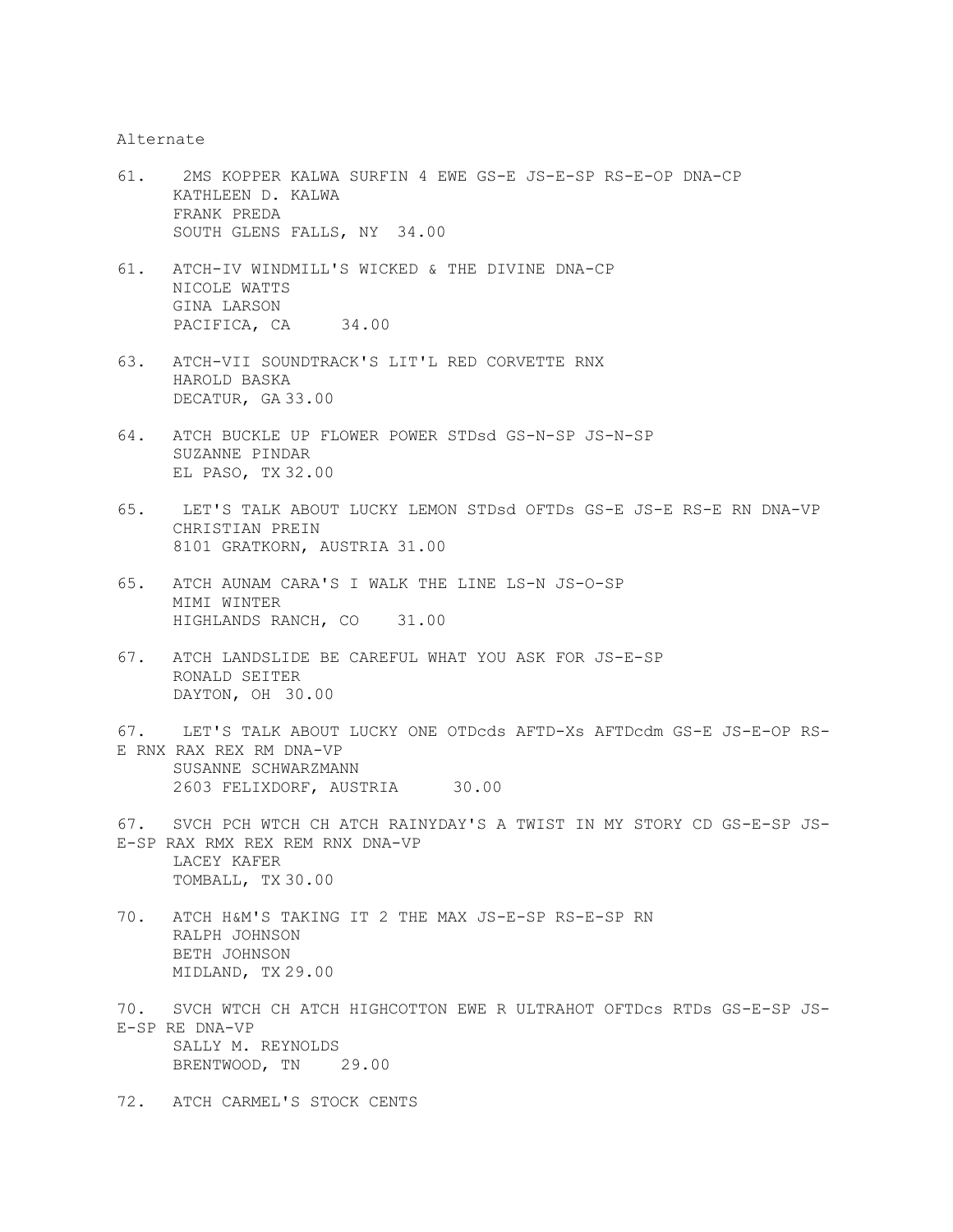ALISON BAKER NANCY L. BAKER , UNITED STATES 28.00

- 73. MERCY BELLISIMA GS-E-OP JS-E RS-E DNA-CP KRISSY CHAUVIN CONROE, TX 27.00
- 73. HEARTFIRE SHOULDA BN A COWBOY GS-E-OP JS-E-OP RS-E KAREN HARTSOUGH SANTA ANA, CA 27.00
- 75. ZARRA'S TY ONE ON OF STONEWALL GS-E-OP JS-E-SP RS-E RN LYN SCRIBNER ROCHESTER, NH 26.00
- 75. CH SUNPIPER'S BLACK OXIDE STDsd BN CD GS-E-OP JS-E-OP RS-E RNX RAX REX RM DNA-VP KATHY FRETZ WOODSTOCK, VT 26.00
- 77. YOCOM'S ASA GS-E JS-E-SP RS-E-OP BECKY YOCOM COPPELL, TX 25.00
- 77. PCH WTCH-X LET'S TALK ABOUT KEEN TO WORK AFTD-Xsdm AFTDc ODX GS-E-OP JS-E-SP RS-E RNX REX RMX REM DNA-VP SUSANNE SCHWARZMANN 2603 FELIXDORF, AUSTRIA 25.00
- 77. ATCH-III PRESTIGE HIGH FLY'N ELF STDs CD RNX RAX RE DONNA R CRARY-JOHNSON RIO RANCHO, NM 25.00
- 77. BUCKLEUP COME TOGETHER SHILOH GS-E JS-E-OP RS-E NANCY CARSON ANTHONY, NM 25.00
- 77. ATCH WESTERN HILLS GETTING FIGGY WIT IT JS-E-SP MICHAEL PRESS HOLLY PRESS ATHENS, TX 25.00
- 77. UPROAR'S CATCHING FIRE @ MJ STDs GS-E JS-E-OP RS-E DNA-VP BARB KRANTZ TAYLOR RHONDA SHEWCHUK MINNEAPOLIS, MN 25.00
- 77. ATCH-VI CH WOODSTOCK'S WILD JOYRIDE MARALISE HOWZE LINDA BUELL BOULDER CREEK, CA25.00
- 77. COCOPAHS HIGH OCTANE AT BELLA LOMA GS-E JS-E-OP RS-E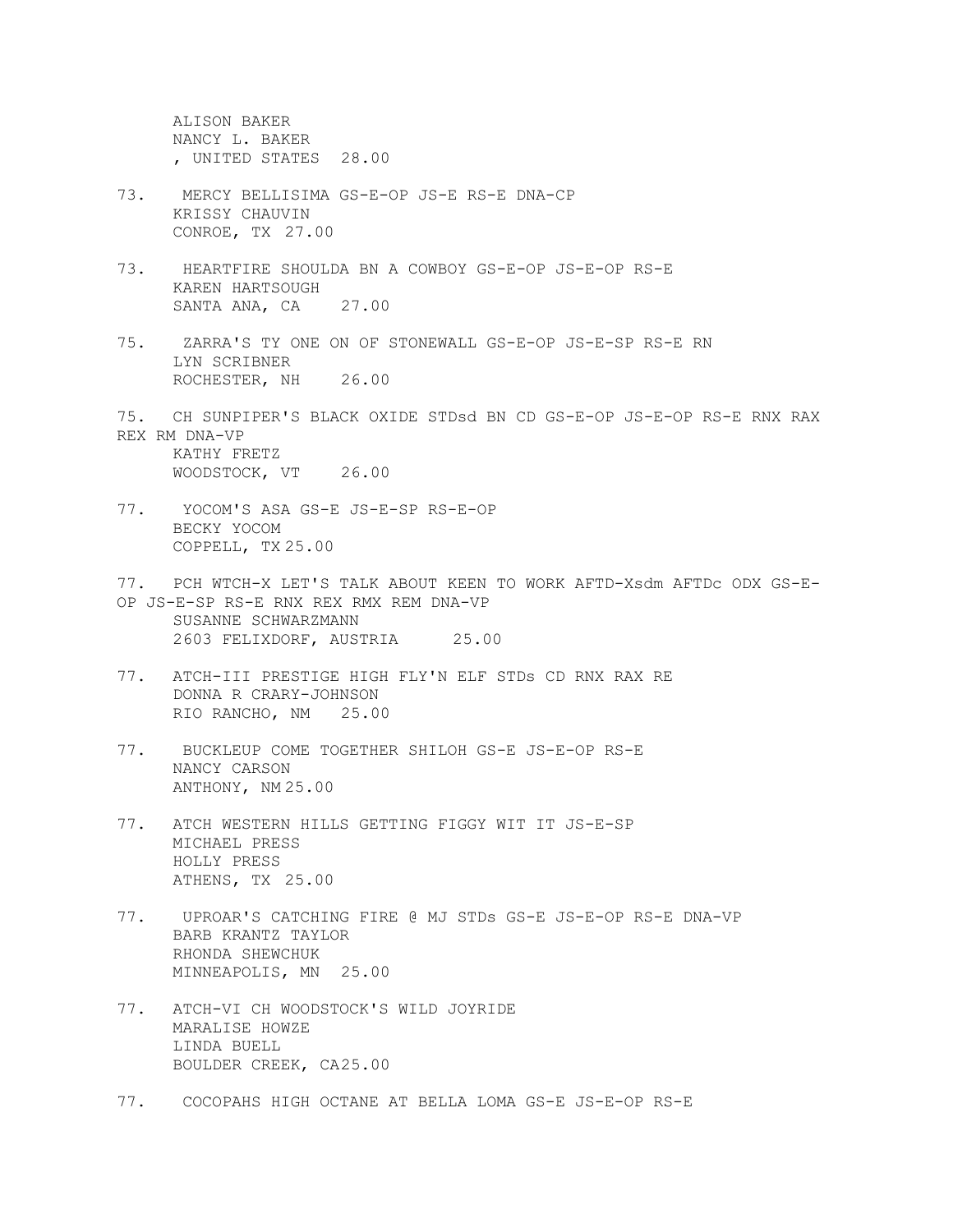JOAN FRY JULIA PATTEN EDGEWOOD, NM 25.00

- 85. ATCH-V LOS SUENOS MOONLIGHT AT MIDNIGHT KEN SHOEMAKER LINDA SHOEMAKER , UNITED STATES 24.00
- 85. PCH WTCH BUCKLE UP THE SAGA CONTINUES OFTDm GS-E JS-E-OP RS-E-OP RNX RAX RMX REX REM SUZANNE PINDAR EL PASO, TX 24.00
- 87. PARAGON COLLINSWOOD RUBY RED DEVIL GS-E JS-E-OP RS-E THOMAS GOODING IRENE ISABEL RENGIFO SAAVEDRA NISKAYUNA, NY 23.00
- 87. MADALAYS MAGIC IN THE MAKING GS-E JS-E RS-E JACKIE YOUNG HELEN BERGOLD GILROY, CA 23.00
- 87. MI SOMBRA'S JUMANJI GS-E JS-E-SP RS-E JENNIFER KASPER NINA KRAMMER 2301 WITTAU, AUSTRIA 23.00
- 90. CH WESTERN HILLS MOVING PICTURES TS GS-E JS-E-SP RS-E RENEE LACEY-CARANTZA HEIDI C MOBLEY MAGNOLIA, TX 22.00
- 90. SUPREME'S SOME DAYS YOU GOTTA DANCE GS-E-OP JS-E-OP RS-E SUSAN PERRY PORT ORCHARD, WA 22.00
- 90. ATCH-III LET'S TALK ABOUT DARK WITCH OTDds OFTDsd CDX DNA-VP ALEXANDRA LEHNERT 3710 FRAUENDORF, AUSTRIA 22.00
- 90. ATCH ROANOAK'S RAISIN' KAYNE LC-E GS-E-SP JS-E-SP WARENE WATERS HOLLISTER, CA 22.00
- 90. CH COMING IN HOT AT SUNDOWN TD-III TDX-II MT CD GS-E JS-E-OP RS-E RNX RAX DNA-VP RICHARD W PITTMAN EL CAJON, CA 22.00
- 95. SLYDROCK'S ROOFTOPS OF LONDON GS-E JS-E RS-E ELIZABETH NEUMAN BEASLEY, TX 21.00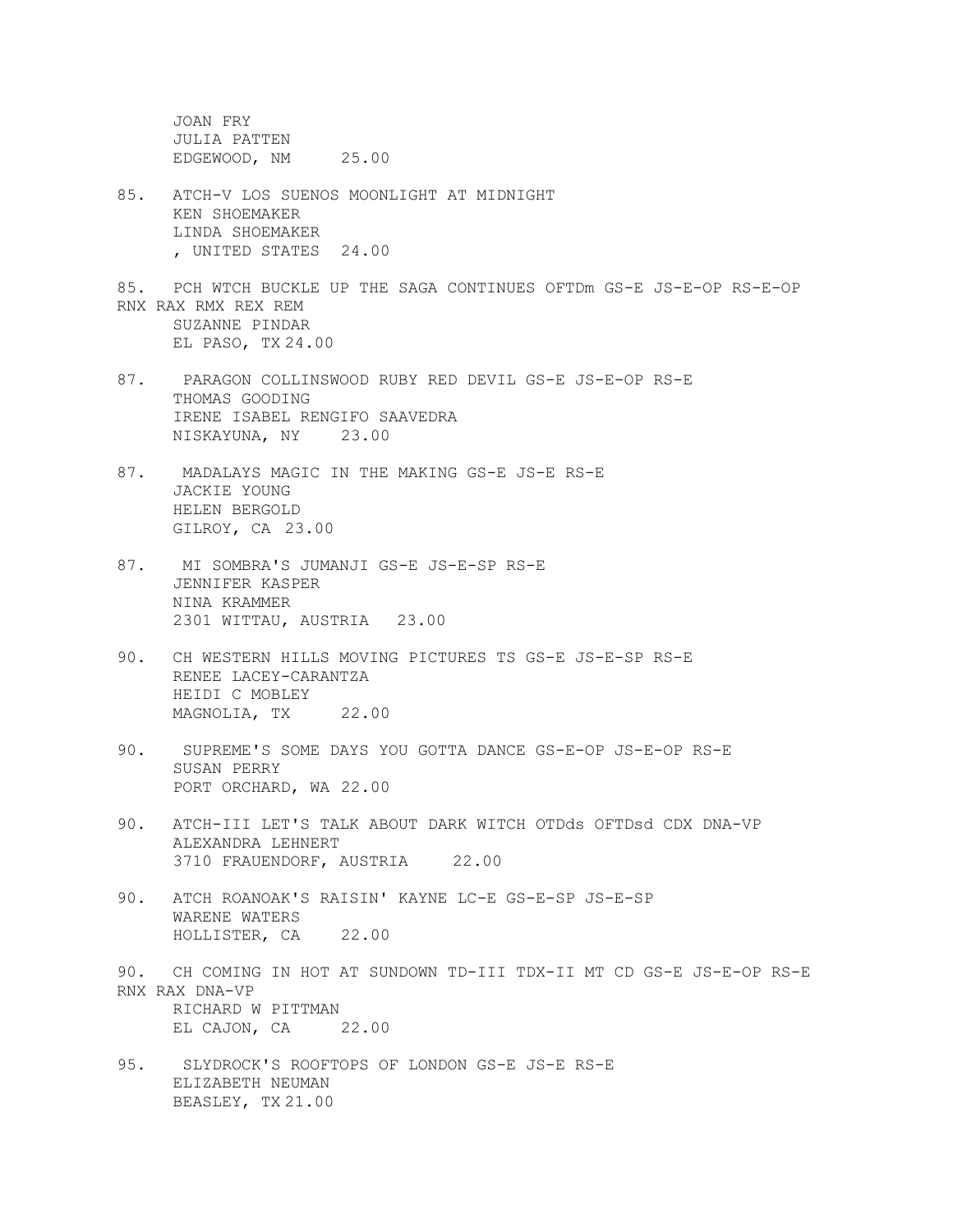- 95. REVELAIRE'S KEEPING SECRETS GS-E JS-E RS-E RNX REX RMX KELLY WARNER PORT CLINTON, OH 21.00
- 95. WESTERN HILLS SHE'S GOT GRIT GS-E-OP JS-E RS-E SHARON FARKAS JANELLE FARKAS NORTHRIDGE, CA 21.00
- 98. FAIR DINKUM'S FINBAR A DOGSTAR GS-E-SP JS-E RS-E REM RMX DNA-VP JAN NIBLOCK AVON, OH 20.00
- 98. SLIPSTREAM HAPPY TAILS TO Q CDX GS-E-OP JS-E-OP RS-E RNX RAX DNA-VP KAREN NENOW OVERLAND PARK, KS20.00
- 98. PLEASED TO MEET YOU SHEPHERDSSTARS GS-E-OP JS-E-OP RS-E RM PEGGY MEERSMAN 2900 SCHOTEN, BELGIUM 20.00
- 101. ALIYAH I WON'T STOP SHORT! GS-E JS-E-SP RS-E DNA-VP JENNIFER S RICHARDSON WILLIAM M. RICHARDSON GRAND JUNCTION, CO 19.00
- 101. VAQUERO'S ALONG CAME A SPYDER GS-E JS-E RS-E ANNE PEARSON BELMONT, CA 19.00
- 101. ATCH SUNFIRE'S MIDNIGHT CHAMELEON GS-E-SP JS-E-SP DNA-CP SHERRY BUTLER TODD BUTLER PRESCOTT, AZ 19.00
- 101. D BAR D'S I'M A BLUE ANGEL @2M CD GS-E JS-E RS-E RAX REX RMX DNA-VP MARY MANNERS ANCHORAGE, AK 19.00
- 105. K-J ALASKA'S BUCKAROO CD GS-E JS-E-SP RS-E-OP RNX RE NOELLE BRASSARD ANCHORAGE, AK 18.00
- 105. ATCH MALPASO'S THE ART OF PERFORMANCE JS-E-SP RNX RAX REX DNA-VP NICOLE OBERSCHACHTSIEK MIRJAM SENGER 44579 CASTROP-RAUXEL, GERMANY 18.00
- 105. SUPERFLY'S NATURAL HIGH GS-E JS-E RS-O RN SHERLYN BODIN MELANIE ZARCHIKOFF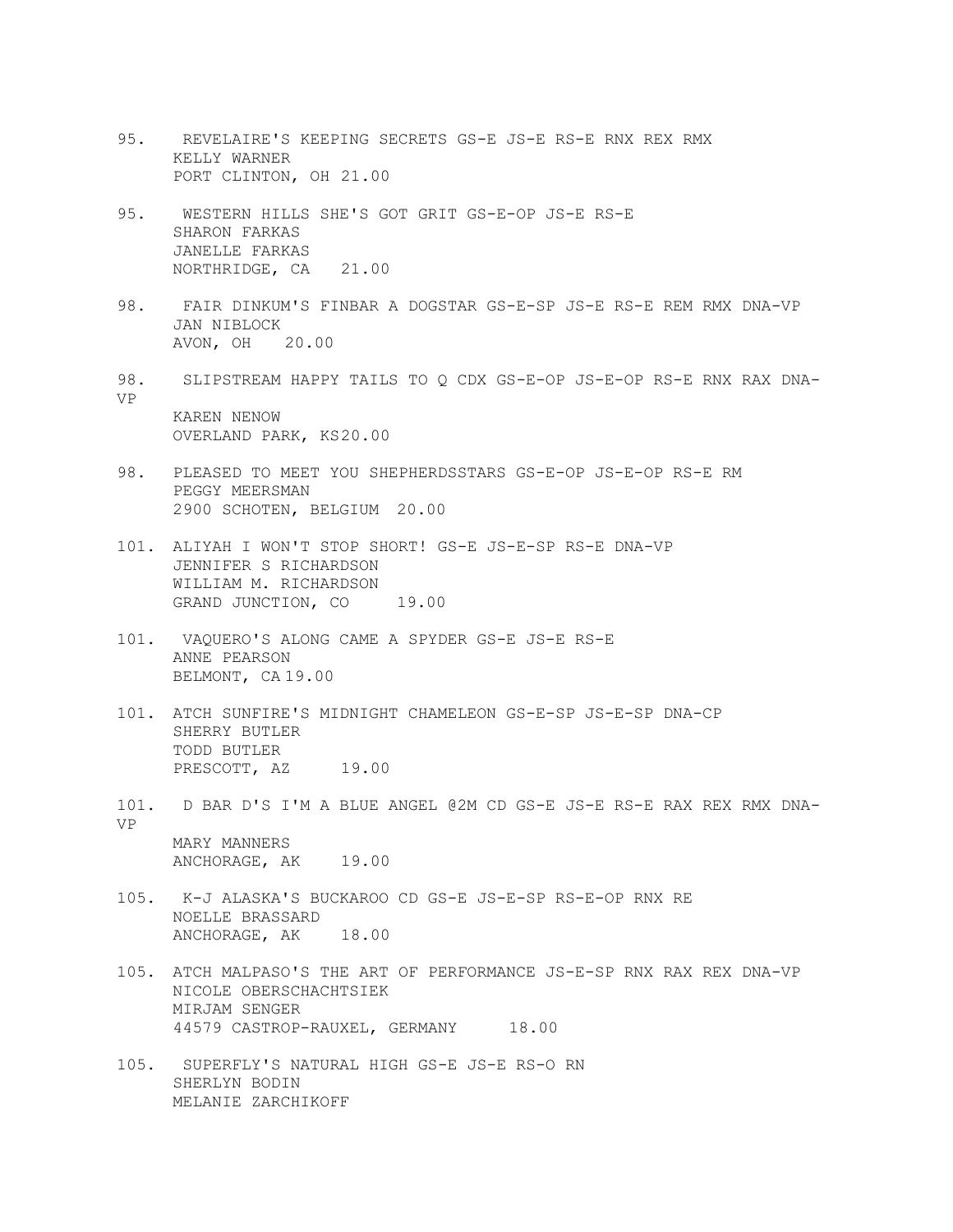HOODSPORT, WA 18.00

- 105. HANGTIME'S REBEL JUST FOR KICKS GS-E JS-E-OP RS-E ALISON BAKER NANCY L. BAKER , UNITED STATES 18.00
- 109. ATCH BONFIRE'S 4 FOR TEXAS STDds GS-E-SP RA KATHY MATHIS PAMELA BRYANT-MEEKS KENNEDALE, TX 17.00
- 109. ATCH-II UPROAR'S SWEET ARROGANCE MICHAEL B RICHARDS ROBIN RICHARDS GLENWOOD, MD 17.00
- 109. REVELAIRE'S RELENTLESS PURSUIT BN CD GS-E JS-E-OP RS-E RNX RAX RE ALYSSA BLACK ENGLEWOOD, OH 17.00
- 109. SUPERFLY DANCING WITH THE DEVIL GS-E JS-E RS-E TAMARA ROBINSON SANTA CLARITA, CA17.00
- 113. JUST SASHA SIENNA GS-E JS-E RS-E CONNIE MATHES MURPHY, TX 16.00
- 113. WESTERN HILLS SOME LIKE IT HOT GS-E JS-E RS-E YING-HUNG (SANDRA) TUNG JANICE HSIA BOTHELL, WA 16.00
- 113. CALIQUIN'S WHISKEY GIRL GS-E JS-E RS-E PEGGY FAITH DEBRA WHITE WESTMINSTER, MD 16.00
- 113. CH HIGHCOTTON'S HIGH JINKS CDX GS-E JS-E-OP RS-E RNX DNA-VP LIZETTE DURRSCHMIDT VERNON, CT 16.00
- 113. ATCH-IX CHUKKER'S RIDING SHOTGUN STDd BN CD RAX RMX REX DNA-VP WENDY CERILLI GREENWICH, NY 16.00
- 113. GOD'S GIFT TO ME CHELSEY GS-E JS-E-OP RS-E MAURICIO BRITVA SANFORD, NC 16.00
- 113. ATCH H&M'S PAYS HIS DEBTS GS-E-SP JV-E-SP MICHAEL PRESS HOLLY PRESS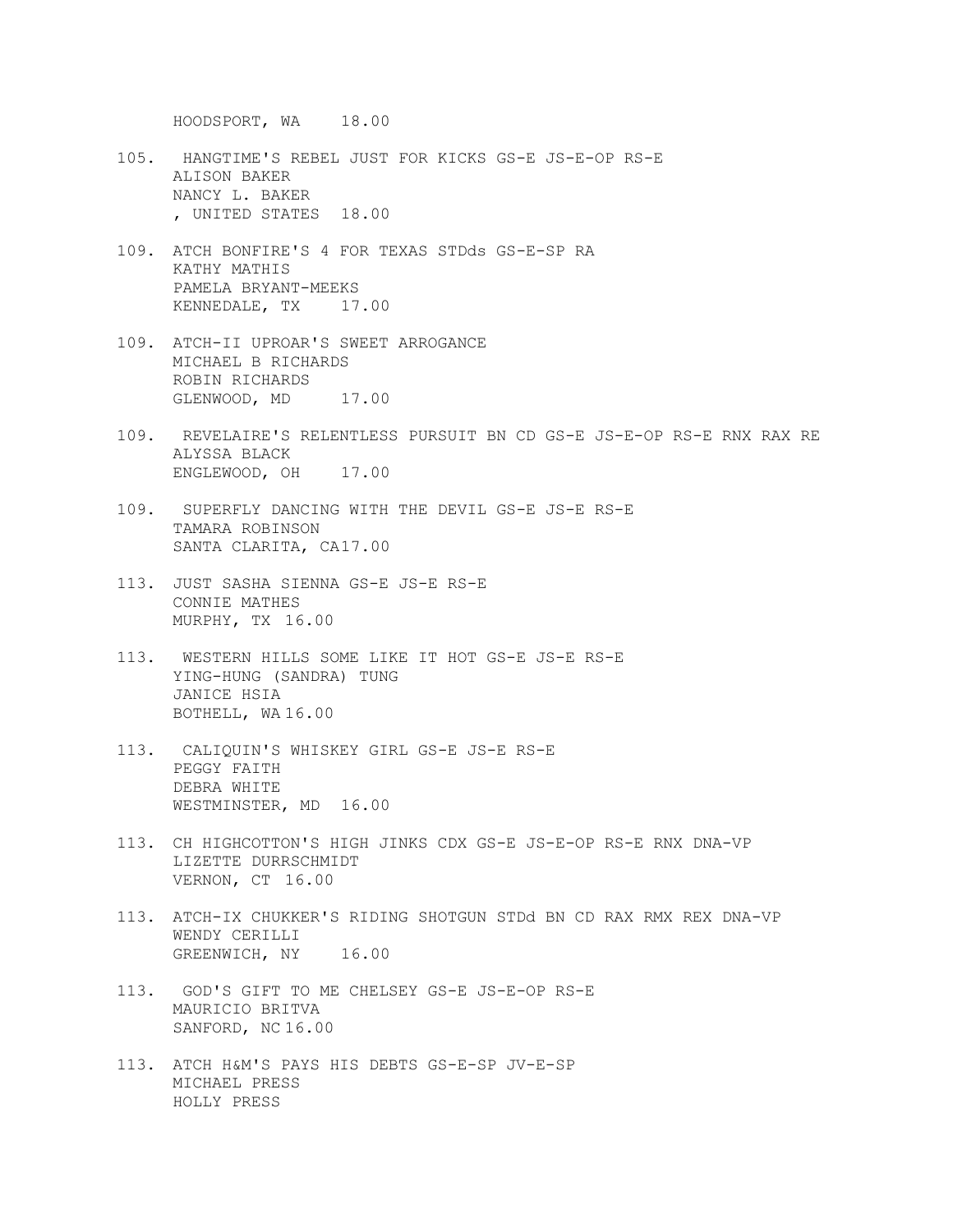ATHENS, TX 16.00

- 113. BLUEKREEK'S DOUBLE OR NOTHING GS-E JS-E-OP RS-E RN ALLISON PLAZA KRISTI MUCK , UNITED STATES 16.00
- 121. CAPITAL'S BOUNCING BISCUIT GS-O JS-E RS-E DIANA M THOMPSON HUNTINGTOWN, MD 15.00
- 121. SCRAPS A WHOLE LOTTA ROSIE GS-E JS-E RS-E JANET JENKINS PALM BEACH SHORES, FL 15.00
- 121. ATCH GRANITE'S WISH UPON A STAR LS-N LC-N GS-E-SP JS-E-SP JUDY PALFI LOS GATOS, CA 15.00
- 124. ATCH-II CH RTCH BONFIRE'S ONCE UPON A TIME IN THE WEST BN STDcds RNX LC-A REX RMX

NIKKI HEEP PAMELA BRYANT-MEEKS CROWLEY, TX 14.00

- 124. FOXPOINTE LET'S DANCE GS-E JS-E RS-E PEGGY MILLER TORRANCE, CA 14.00
- 124. WILLOWDALE EMPRESS OF SAINT HELEN GS-E JS-E-SP RS-E CHRISTINE BOROWSKY BORDENTOWN, NJ 14.00
- 124. MI SOMBRA'S KNOWS BY INSTINCT STDds GS-E JS-E-OP RS-E DNA-VP OUTI VATAJA 60100 SEINAJOKI, FINLAND 14.00
- 124. DREAMWINDS BLACKBERRY BRAMBLE GS-E JS-E RS-E DNA-VP CHUCK KLEIN KRISTIE KLEIN PITTSBORO, NC 14.00
- 129. RTCH SUNFIRE'S SOMETHING IN THE WOODS CD GS-E-OP JS-E RS-E RTX DNA-VP JUDY BOONE BEREA, OH 13.00
- 129. JUSTUS KIDD MCCAIN GS-E JS-E RS-E RNX RAX REX REM RMX PATRICIA WOLD EATONVILLE, WA 13.00
- 129. LAKE VIEW'S COWBOY'S Z UNBROKEN SON GS-E JS-E RS-E DNA-VP SANDY S MAHER , UNITED STATES 13.00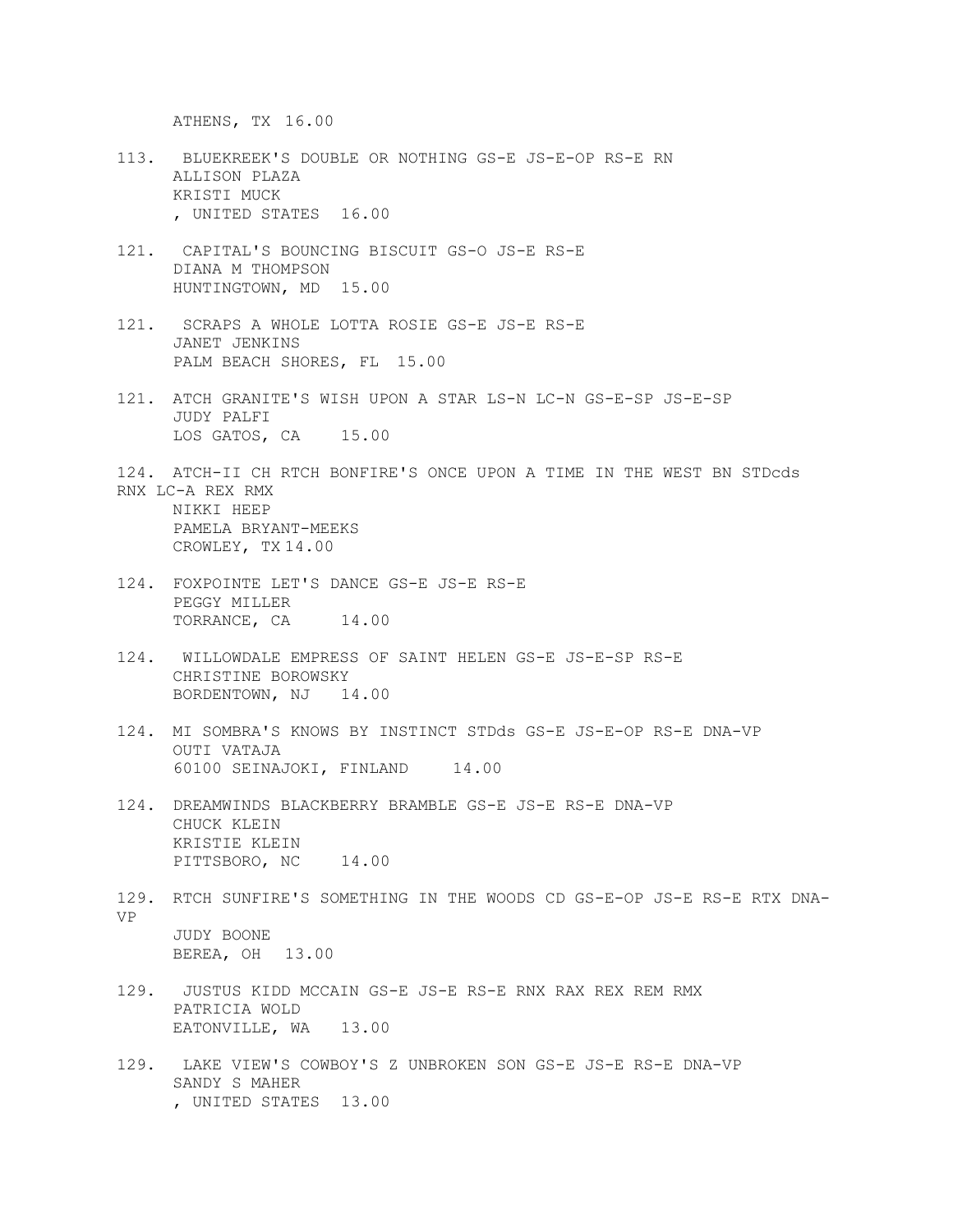- 132. LAKE VIEW'S COWBOY-RUFF N REDI GS-E JS-E RS-E GSA-N JSA-N KAREN BIRDSONG SANTA ANA, CA 12.00
- 133. ATCH WILLOWDALE MOVING MOUNTAINS CD JS-E-SP RAX RNX RM SUSAN THOMPSON ROBERT THOMPSON QUAKERTOWN, PA 11.00
- 133. ATCH-IV PCH WTCH LET'S TALK ABOUT GENIUS JOULE CD OFTDds ATD-Md RNX REX RMX REM SUSANNE SCHWARZMANN 2603 FELIXDORF, AUSTRIA 11.00
- 133. APPIAN WAYS WONDER YEARS BN CD GS-E JS-E RS-E RAX RE JANE TRUDE WESTCLIFFE, CO 11.00
- 136. AVID'S FIRESTARTER GS-E JS-E-OP RS-E PAMELA LEACH DANIELLE SPADY PRAIRIE VILLAGE, KS 10.00
- 136. ZARRA'S RED IS THE NEW BLACK LD-N LC-A GS-E-OP JS-E RS-E DNA-VP ERIKA E MAURER DAVID GRUBEL SEBASTOPOL, CA 10.00
- 136. SLYDROCKS MAKE ME WANNA GS-E JS-E RS-E TORI LEWIS KERRVILLE, TX 10.00
- 136. ATCH WILDSONG'S NEXT ONE WHO ROPES A SPELL CDX ODX GS-E-SP JS-E-SP RNX RAX RE KATHARINA FUNCK 59192 BERGKAMEN, GERMANY 10.00
- 136. ATCH-III SUPERFLY'S RED DIRT GIRL OTDds REX REM SHERLYN BODIN HOODSPORT, WA 10.00
- 141. LET'S TALK ABOUT HIDDEN TALENT GS-E JS-E-OP RS-E CHRISTINA TYLLA 67166 OTTERSTADT, GERMANY 9.00
- 141. CH ELEMENTS BEST OF 5TH ELEMENT GS-E JS-E-OP RS-E RNX RAX REX DNA-VP JOERG FRIEHOFF NADINE SCHOTT 41844 WEGBERG, GERMANY 9.00
- 143. JAZZTIME'S WHISTLE WHILE YOU WORK BN CD GS-E JS-E RS-E RNX REX SUNDI PRECHTL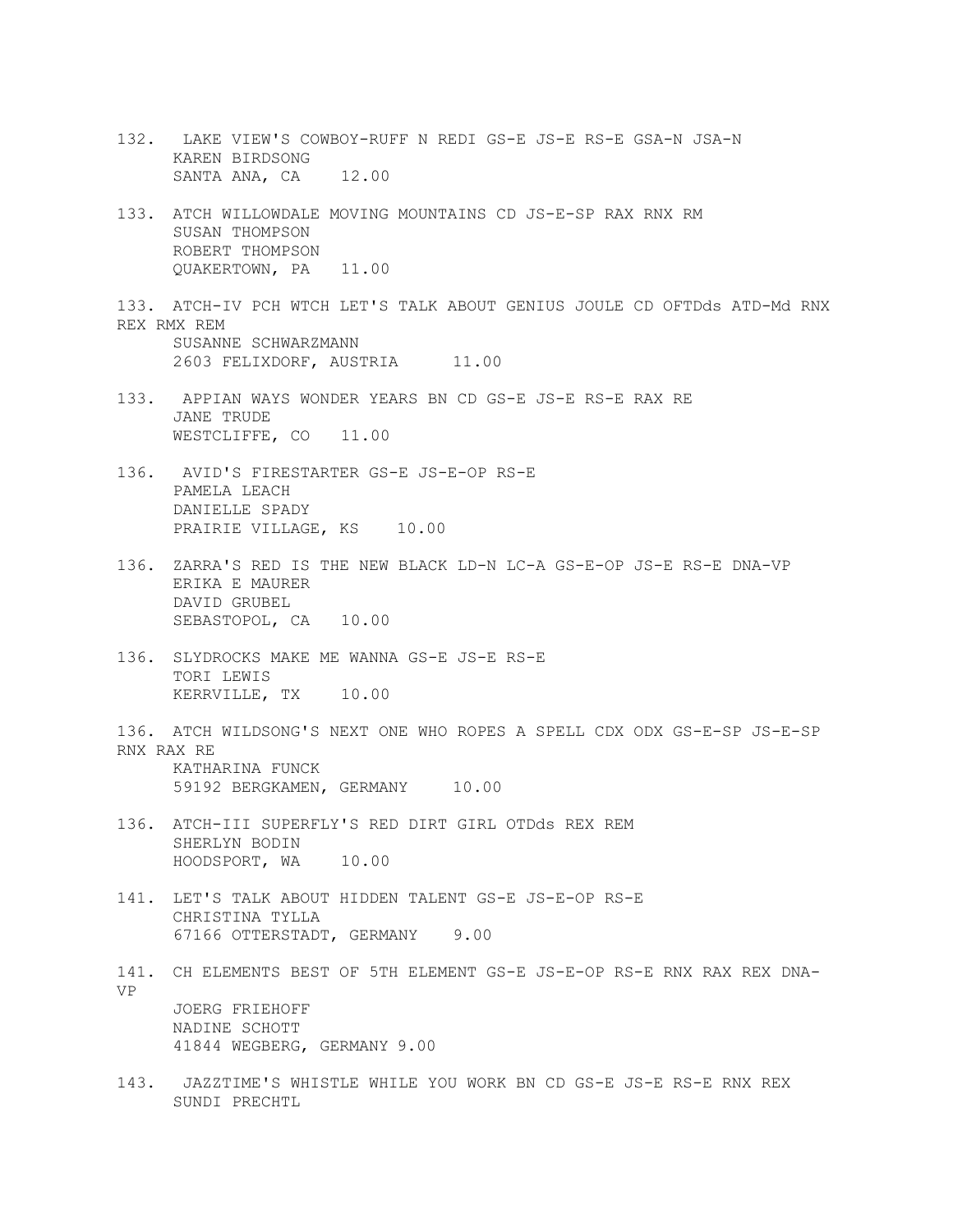RIVERSIDE, CA 8.00

- 144. 2MS GIRL ON FIRE GS-E JS-E RS-E MELINDA MOSS UNION BRIDGE, MD 7.00
- 144. ATCH SLIPSTREAM'S THE WORLD IS NOT ENOUGH JS-E-SP RS-E-SP DNA-VP DAVID GRUBEL ERIKA E MAURER SEBASTOPOL, CA 7.00

Veterans

Finalists

- 1. ATCH-XIII WESTERN HILLS SHAKE IT UP DNA-VP PAMELA G SMITH HEIDI C MOBLEY LAS CRUCES, NM 162.00
- 2. ATCH-V LAKE VIEW'S YOU'RE GONNA NEED A BIGGER BOAT GSA-N-OP JSA-N RSA-N MELINDA STARKWEATHER

LITTLEROCK, CA 117.00

3. PCH CH ATCH-XVI BONFIRE'S FAST & THE FLURIOUS ATDcs OTDd RNC RNX REM REX

PAMELA BRYANT-MEEKS BURLESON, TX 90.00

- 4. ATCH-IX CHUKKER'S JUMP THE GUN STDsd CD RAX RE DNA-VP WENDY CERILLI GREENWICH, NY 88.00
- 5. ATCH-III RAVENGUARD CRESCENT MOON CYNTHIA VENTRICELLI PAULDEN, AZ 86.00
- 6. ATCH-X CHUKKER'S RED BADGE OF COURAGE STDd CD RNX RMX DNA-VP WENDY CERILLI GREENWICH, NY 84.00
- 7. ATCH-III ROCKRIDGE'S LIBELED LADY CDX DNA-VP FAITH M SALZGEBER ROGER SALZGEBER TUCSON, AZ 82.00
- 8. ATCH-VI ELFSPRING SUNDANCE KID LF-N SUZANNE MORLOCK CHICO, CA 79.00
- 9. ATCH-XV CHUKKER'S GUNNA HOLD ON TO EWE ATDd OTDs CDX REX RMX REMX DNA-CP

WENDY CERILLI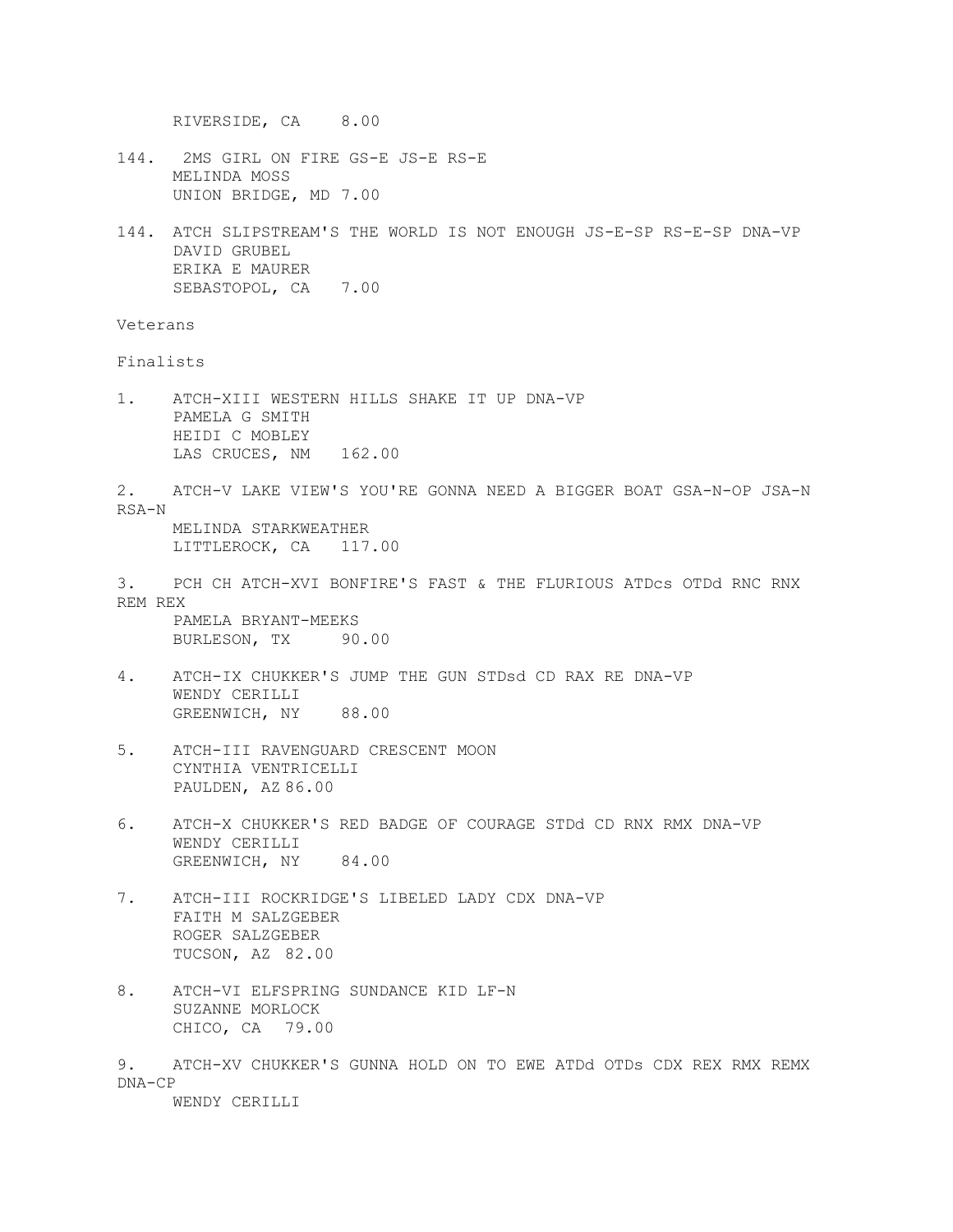GREENWICH, NY 77.00

- 10. ATCH-II SRNEAGLE WIND SPRINTER ZAIATAR GERALD T PEEPLES MCKINNEY, TX 74.00
- 11. ATCH-IV GRANITE'S MERRYLEE ON OUR WAY DNA-VP LYNN SIPE SEVERNA PARK, MD 65.00
- 12. ATCH-IX CHUKKER'S RIDING SHOTGUN STDd BN CD RAX RMX REX DNA-VP WENDY CERILLI GREENWICH, NY 64.00
- 13. WTCH ATCH-V CHAKRA'S GAME ON GSA-N DNA-VP LOU BRANNICK GLENDALE, AZ 62.00
- 14. ATCH-X ARROW OF TIME TAMARA ROBINSON SANTA CLARITA, CA60.00
- 15. ATCH-IV RTCH RAINEDANCE KISS OF ROYALTY OTDds CDX RTX DNA-VP RICHARD ANDERSON M. RAINE LUTZ LIVERMORE, CA 59.00
- 16. ATCH-IV WINDMILLS QUIDDITCH KEEPER SUSAN LAURSEN SAN FRANCISCO, CA58.00
- 17. ATCH-IX UPROAR'S MAKE MINE A GUINNESS NANCY L. BAKER WOODSTOCK, IL 56.00
- 18. ATCH-II SRNEAGLE RIO PUEBLO DE TAOS RNX RAX JULIE FILLINGER CORRALES, NM 51.00
- 19. ATCH-XII TALISMAN COINS IN A FOUNTAIN DNA-VP JUDI SCHACHTE DEIRDRE RYAN STEVEN JACOBS RHINEBECK, NY 50.00
- 19. ATCH-VI LAKEHILLS BOURNE TO RUN BAMBI ELLIS CHINO VALLEY, AZ 50.00
- 19. ATCH-VII LOS SUENOS SONIC TEMPTRESS RN RAYMOND HODEL STACIE SANTA CRUZ CORRALES, NM 50.00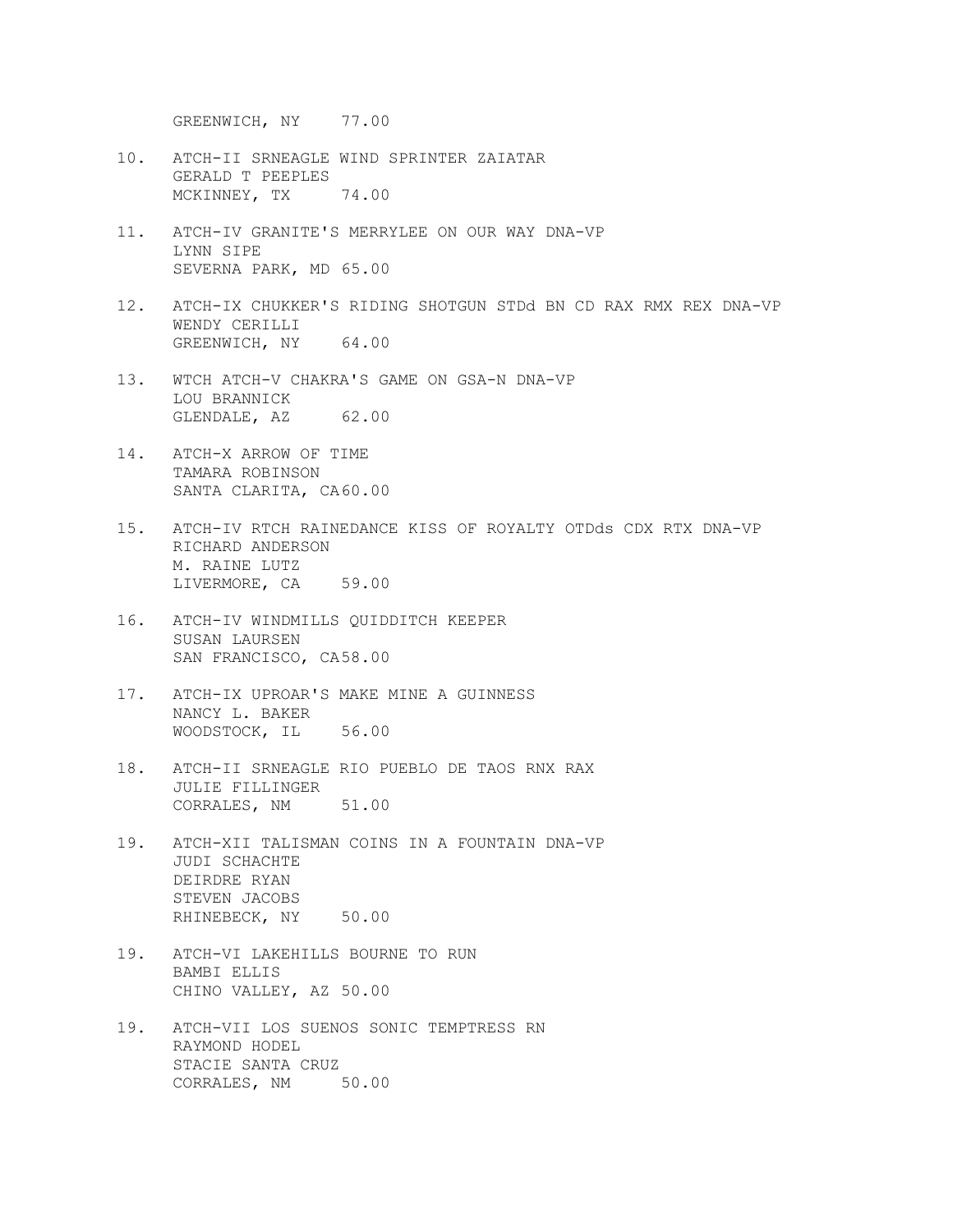22. ATCH-XX H&M'S COPPA STEVE R SANDERS SUZANNE SANDERS DOUGLAS, MA 49.00 23. ATCH-V LOS SUENOS MOONLIGHT AT MIDNIGHT KEN SHOEMAKER LINDA SHOEMAKER , UNITED STATES 47.00 24. ATCH-VI CHUKKER'S READY FOR MORE BN RE DNA-VP WENDY CERILLI GREENWICH, NY 46.00 25. CH ATCH-VI RTCH-2 SUNPIPER'S BY A LANDSLIDE OTDds BN ODX CDX RTX DNA-VP KATHY FRETZ WOODSTOCK, VT 42.00 26. CH ATCH-IX RTCH-2 WESTERN HILLS WHAT'S AFTER 6 STDs CDX RTX DNA-VP MICHAEL BLACK KAREN M BLACK BURLESON, TX 39.00 26. HOF SPCH WTCH-X FTCH ATCH-VI RTCH LET'S TALK ABOUT COME TO ME ODX CDX RTX DNA-CP SUSANNE SCHWARZMANN 2603 FELIXDORF, AUSTRIA 39.00 28. WESTERN HILLS N SUNFIRES MUSIC OF THE NIGHT GV-E-OP JV-E-OP RV-E GSDA-E JSDA-E RSA-O-OP LESLIE GONCHAROFF TULAROSA, NM 38.00 29. ATCH-VI COLLINSWOOD LILI OF THE VALLEY THOMAS GOODING NISKAYUNA, NY 37.00 30. ATCH-VIII WESTERN HILLS SUNFIRE WATCH ME RUN RICK TUCKER FT WORTH, TX 36.00 30. ATCH-IV SLYDROCKS PENNY'S FROM HEAVEN RN DNA-VP JEFF HAYES EAST BERNARD, TX 36.00 32. ATCH-II COOLMOOR BETHLEHEM BECKONS RN PATRICIA A DOAN WILLIAM W DOAN KNOXVILLE, TN 35.00 32. ATCH-XII JEWEL DE CARMELO Y LECHE DNA-CP TAMARA ROBINSON SANTA CLARITA, CA35.00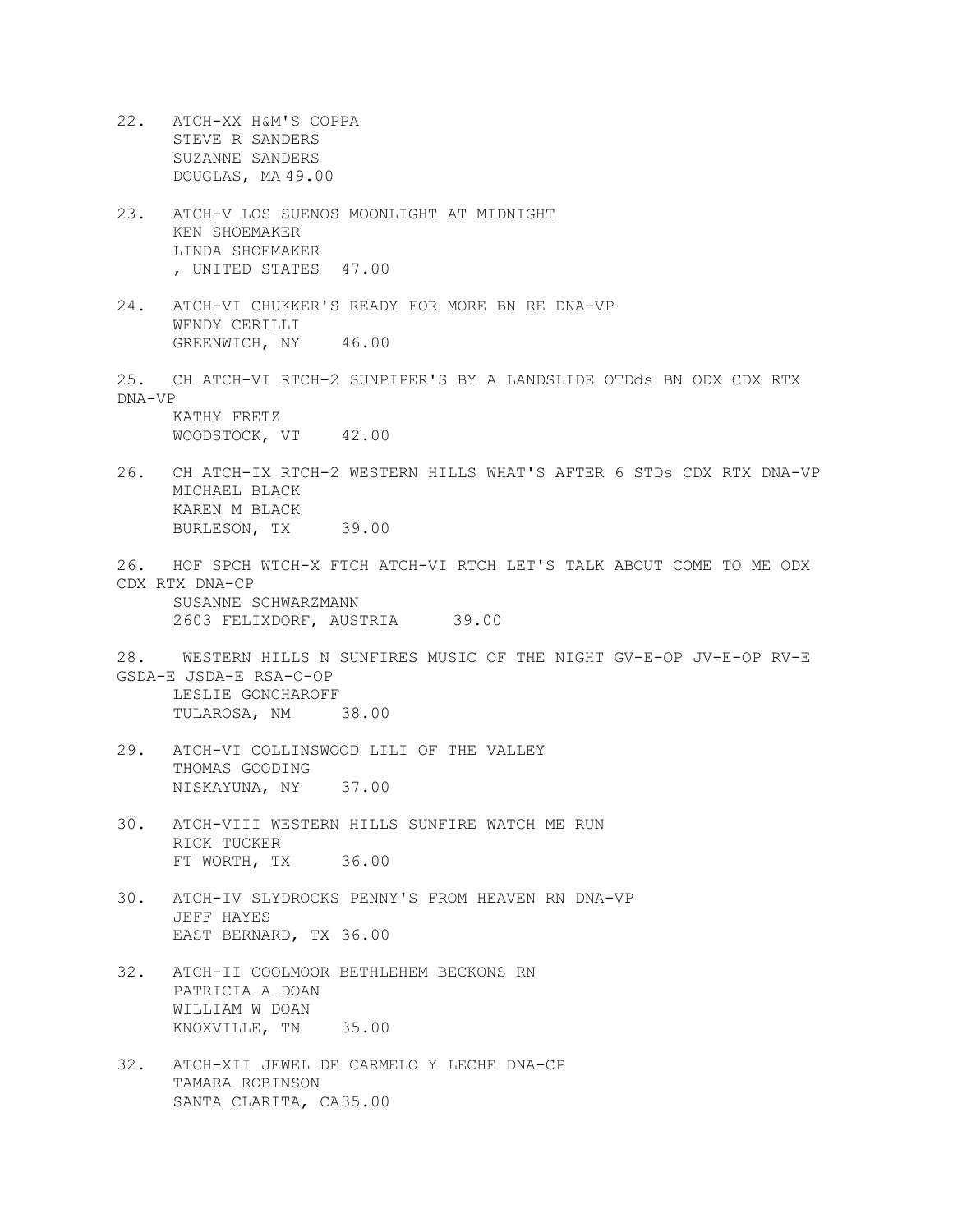- 34. ATCH-III WESTERN HILLS SUNFIRE HAVINFUNONOUR 4PAWED JOURNEY JANELLE FARKAS SHARON FARKAS NORTHRIDGE, CA 34.00
- 35. ATCH-XI SHAWNDIMAE LADY DIAMOND IN THE RUFF-ONE MORE TIME SHEILA H. FREEMAN CLEVELAND, TX 32.00
- 35. ATCH-X FIDDLER'S GREEN PICTURED FRONT PAGE COPPER RNX JILL BASKA DECATUR, GA 32.00
- 37. ATCH AMIGA VON PEDROS LANDHAUS JS-E-SP RV-E-SP RNX RAX DNA-VP ANDREA GREIN 2483 EBREICHSDORF, AUSTRIA 31.00
- 38. ATCH-II PINE SPRINGS SPECIAL AGENT BN RM AMANDA GLAZAR BRETT GLAZAR EVERGREEN, CO 30.00
- 38. ATCH-IV GRANITE'S SLYDING RED ROCK DNA-VP SCOTT LOVELIS DONNA HIGHSTREET TRACY LOVELIS AMERICAN CANYON, CA 30.00
- 38. CH ATCH-II HARMONY HILL'S KNOCK KNOCK RN DNA-VP SALLY MEYERS HEATHER BRADDOCK GIADA CASTELLAN KENOSHA, WI 30.00
- 41. ATCH-XI H&M'S EXTREME ANTICIPATION HOLLY PRESS MICHAEL PRESS ATHENS, TX 29.00
- 41. ATCH-VII H&M'S BREAKING AND ENTERING MICHAEL PRESS HOLLY PRESS ATHENS, TX 29.00
- 41. ATCH-II LAKE VIEW'S LIQUOR IS QUICKER GSDA-E JSDA-E RSDA-O LYNNE WATSON NORTHRIDGE, CA 29.00
- 44. ATCH-III PRESTIGE HIGH FLY'N ELF STDs CD RNX RAX RE DONNA R CRARY-JOHNSON RIO RANCHO, NM 28.00
- 44. ATCH-VIII A-CH MITHRIL'S LACED IN KISSES DNA-VP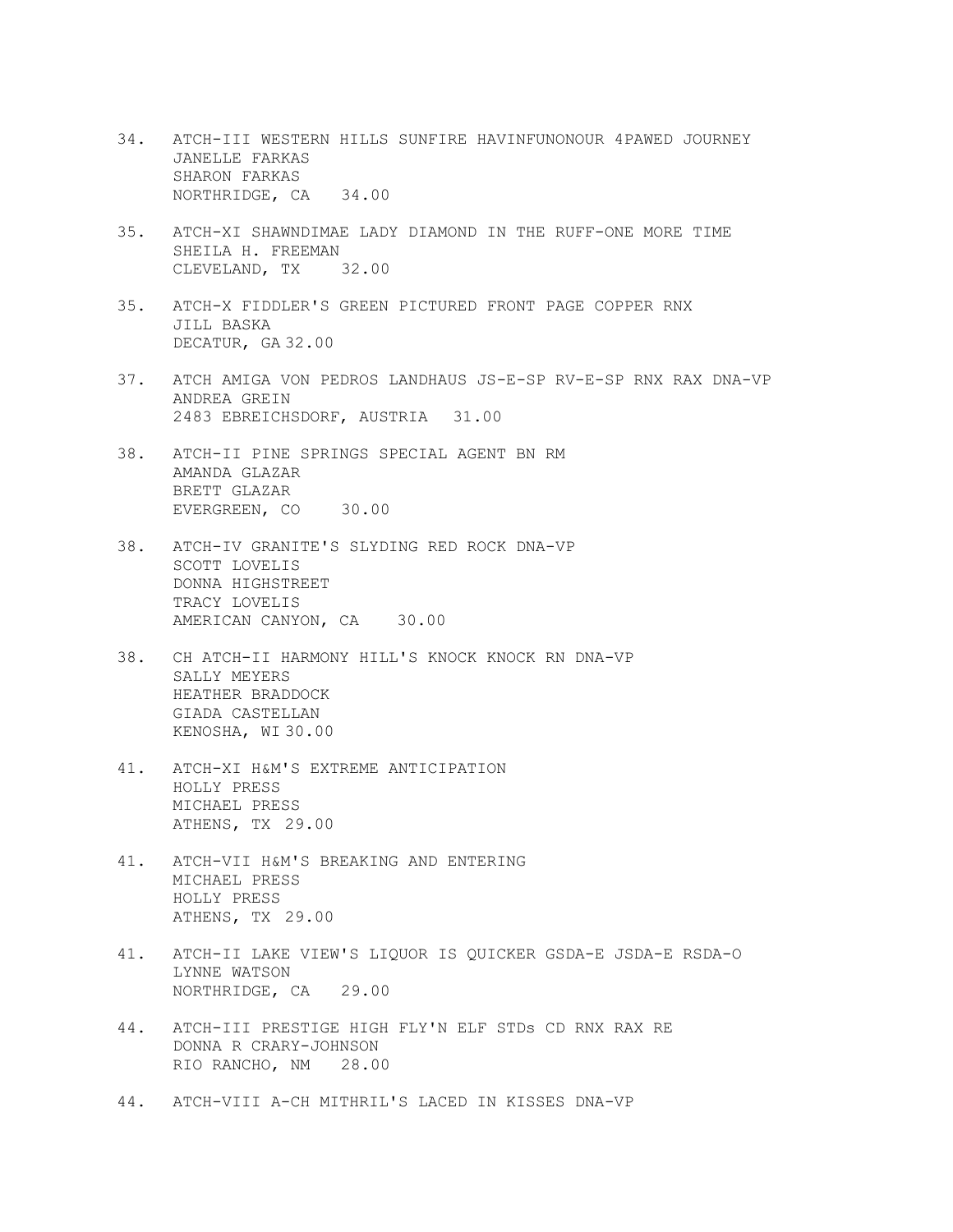SUSAN BYRNE COLLEGE STATION, TX 28.00 46. ATCH-II FAIROAKS INFERNO NIKI MANNING SOUTH SAINT PAUL, MN 27.00 Alternate 47. DREAMSHOT FLYN' ICE COLD GV-E-OP JV-E RV-E RNX RE TWILA BECKER PARKER, CO 26.00 48. HOF SVCH SPCH WTCH CH ATCH-III RTCH-3 REVELAIRE STATE YOUR CASE CDX RTX DNA-VP DAWN WILLIAMS TIMOTHY J WILLIAMS JAMESTOWN, IN 25.00 49. ARDIENTE LINDO PJOJO GS-E-SP JS-E-SP RS-E LAURA RUISSALO 02610 ESPOO, FINLAND 24.00 50. ATCH-IV LIESL REX REM JODY CULL JAMES WALTON , UNITED STATES 23.00

- 50. ATCH WESTERN HILLS MYTH AND MYSTERY JV-E-SP RV-E-SP DNA-VP RENEE LACEY-CARANTZA MAGNOLIA, TX 23.00
- 50. ATCH UPROAR'S REV'D UP HOT ROD JV-E-SP KATHRYN COCKERHAM WYLIE, TX 23.00
- 53. ATCH CH LA PLATA'S POLVORA JV-E-SP JUDY SCHMILLE ALBUQUERQUE, NM 22.00
- 53. ATCH-IV H&M'S MIDNIGHTS DESIRE MICHAEL PRESS HOLLY PRESS ATHENS, TX 22.00
- 53. ATCH-II REDWOODS MIGHTY HOT CIDER DNA-VP BARBARA RIEBOLD , UNITED STATES 22.00
- 53. SPCH WTCH ATCH MITHRIL'S TURNIN IT UP UD CDX GS-E-SP JS-E-SP RNX REM REX RMX DNA-VP EVE M PEACOCK COLLEGE STATION, TX 22.00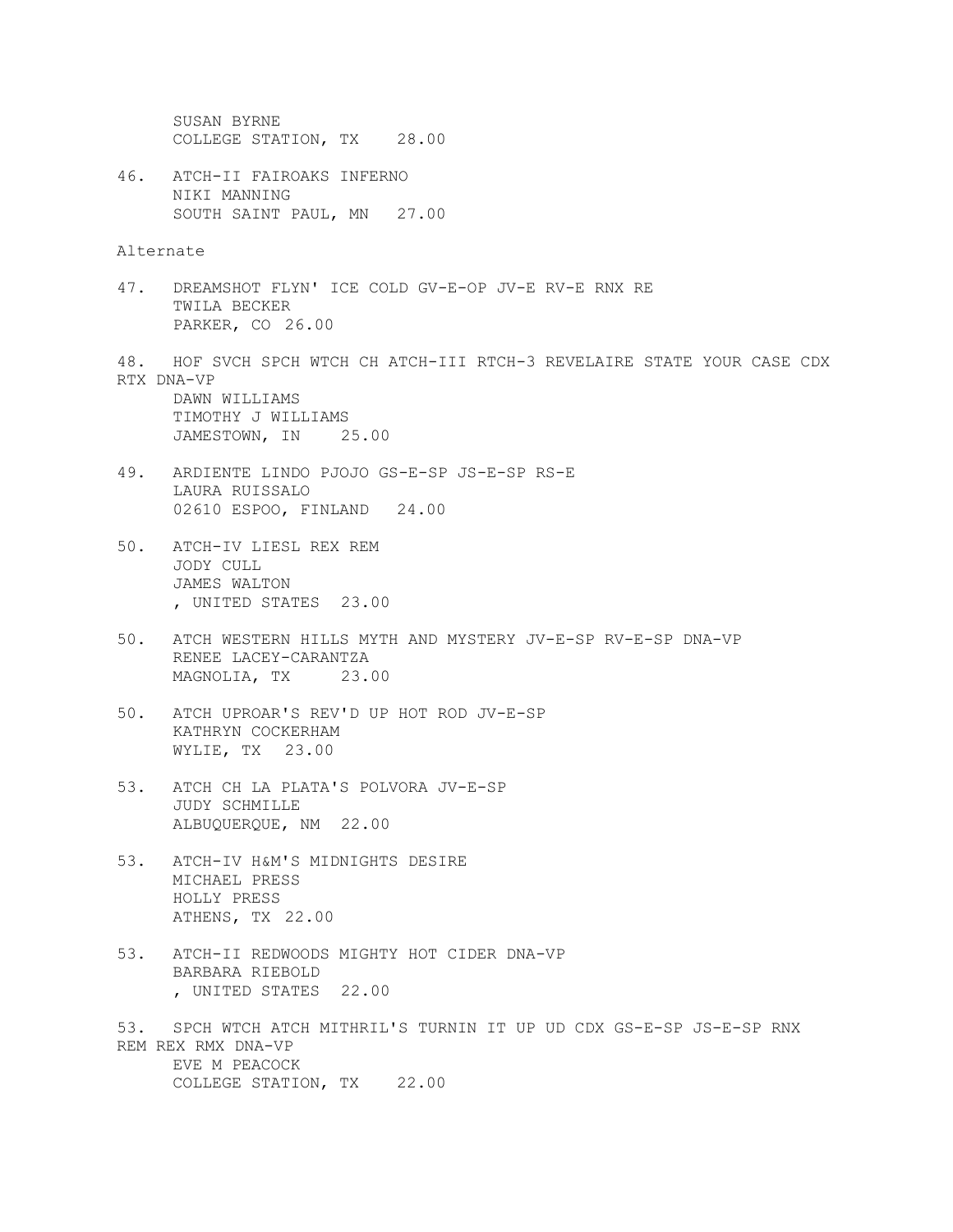- 53. ATCH COOPERVILLES BUST A MOVE BREEZE GS-E-SP JV-E-SP MICHAEL GONZALES CRESTVIEW, FL 22.00
- 58. ATCH-VII WINDMILL'S HEAVEN HELP US CD GSDA-N JSDA-N DNA-VP NICOLE WATTS GINA LARSON PACIFICA, CA 21.00
- 59. ATCH SLYDROCK U LIKE A HURRICANE STDcd OTDs GS-E-SP JS-E-SP RN DNA-VP JAY KIPER DEAN CHANDLER ANDERSON, TX 20.00
- 60. SVCH VCH ATCH-II SPCH PCH WTCH CH RTCH-2 BAYWIND WORTH THE WAIT CD OFTDs REX RMX REMX DNA-VP JILL WOLFARD BREMERTON, WA 19.00
- 61. ATCH-III CAMAS CREEKS I CAN DO MAGIC CDX RNX RAX RE JOYCE ROESSNER SUSAN E. ROBERTS CALGARY, ALBERTA T3G 2B9, CANADA 18.00
- 61. ATCH-V MILA GONZALES GSDA-O JSDA-E RSDA-O MICHAEL GONZALES CRESTVIEW, FL 18.00
- 63. ATCH-V CH BUFF CAP TIMELESS LINDA PRAGER NANCY PETTY GAGNON BERLIN, MA 17.00
- 64. ATCH-V RTCH-2 JUBILEE'S SETFIRE TO THE RAIN BN ODX GN RTX VICKIE MCNULTY PHOENIX, AZ 16.00
- 65. ATCH-III LET'S TALK ABOUT DARK WITCH OTDds OFTDsd CDX DNA-VP ALEXANDRA LEHNERT 3710 FRAUENDORF, AUSTRIA 15.00
- 65. ATCH-II SOME KIND OF DREAMS KNOCK OUT RNX RA DNA-VP NATASCHA WAGENAAR- HERBERGS 3840 HOEPERTINGEN, BELGIUM 15.00
- 65. PCH BAYWINDS JUMPING FOR JOY ATDsd STDc AFTDs CDX GS-E JV-E-OP RS-E RAX REX RMX REM MONICA SALUSKY ORINDA, CA 15.00
- 68. LORAC'S TRUE GRIT GV-E-OP JV-E-SP RS-E RN DNA-VP JILLIAN LOVATO FULLERTON, CA 14.00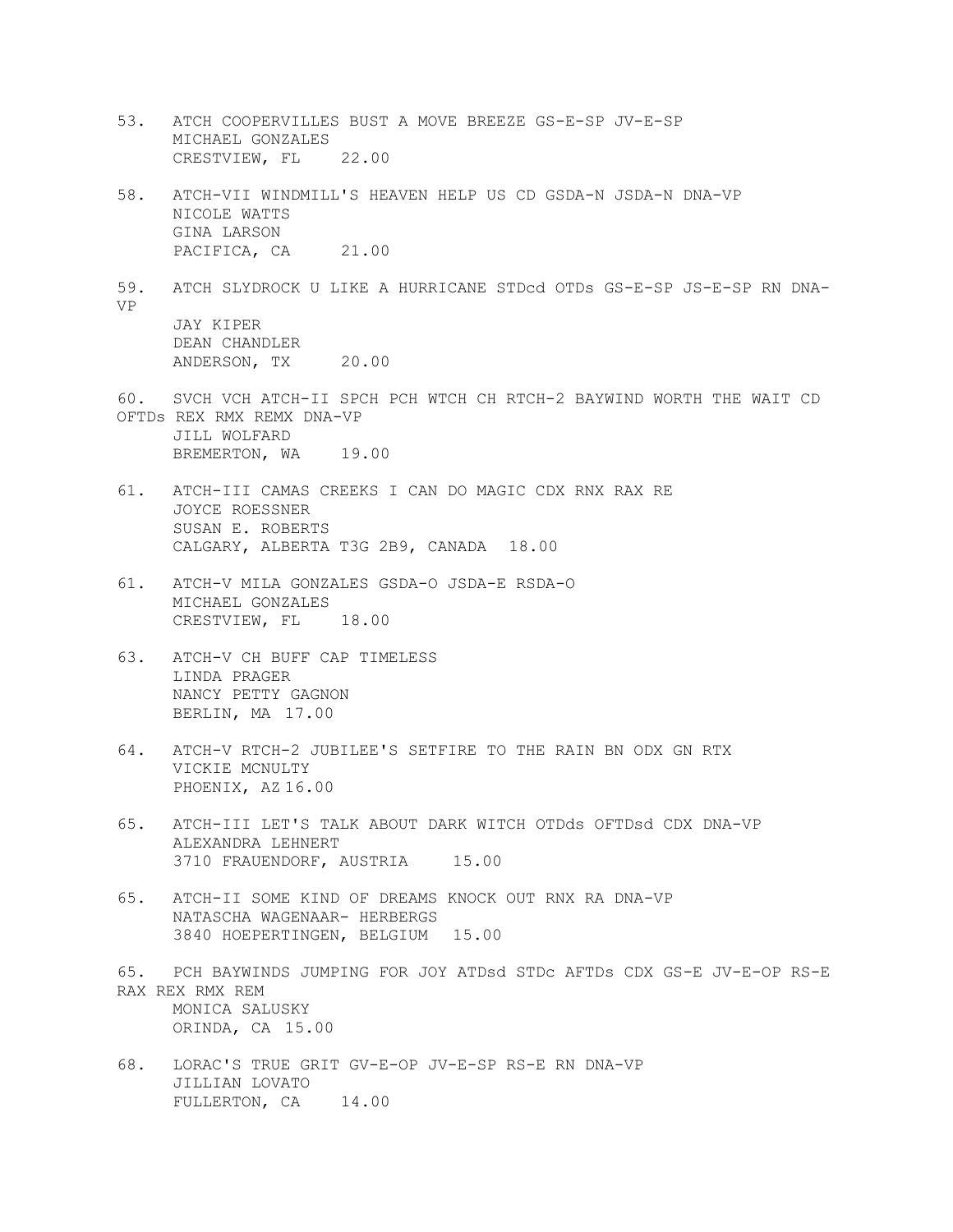- 68. A-CH OLDE BAYS FLYE-N-CICADA BN CD GV-E-OP JV-E-OP RS-E RNC RNX REM GULL GULLICKSEN ALEXIS REIDY MIDDLEBORO, MA 14.00
- 70. ATCH-II RIJN'S EXECUTIVE OFFICER REX AMY VANDERRYN MIDDLETOWN, MD 13.00
- 71. ATCH-II WILDSONG'S LOVE THE KEY2YOUR HEART CD DNA-VP JOHANNA FRERICHMANN SILVIA HEITMANN HAMM, GERMANY 10.00
- 71. LET'S TALK ABOUT DARK KNIGHT STDc ATDsd OFTDm GS-E JV-E-SP RS-E RM REX DNA-VP MARIE-THERESE MILOTTA-BERKA 4020 LINZ, AUSTRIA 10.00
- 71. ACE ATCH-IV MITHRIL'S KISS ME KATE OTDs STDc RNX RM LACEY KAFER TOMBALL, TX 10.00
- 71. VAQUERO'S MIDNIGHT PANDEMONIUM STDsd GS-E JS-E RS-E RNX RAX REX RMX REM DEBORAH LANG , UNITED STATES 10.00
- 75. ATCH H&M'S TAKING IT 2 THE MAX JS-E-SP RS-E-SP RN RALPH JOHNSON BETH JOHNSON MIDLAND, TX 9.00
- 75. ATCH-X PCH A-CH RTCH BONFIRE'S LIFE IN THE FAST LANE ODX OTDd ATDcs RTX LC-N NIKKI HEEP PAMELA BRYANT-MEEKS

CROWLEY, TX 9.00

- 75. CH NITANI'S TRUTH OR DARE GV-E JV-E-OP RS-E DNA-VP DONALEE MCELRATH AUBREY MCELRATH PORT MATILDA, PA 9.00
- 78. RTCH WRANGLIN'S KICKIN UP DUST GS-E JS-E-SP RS-E-OP RTX KELLY WARNER PORT CLINTON, OH 8.00
- 79. ATCH J BAR D DOUBLE JOLT OF JAVA STDs SALLY SILVERMAN LAWRENCE SILVERMAN WYNCOTE, PA 7.00